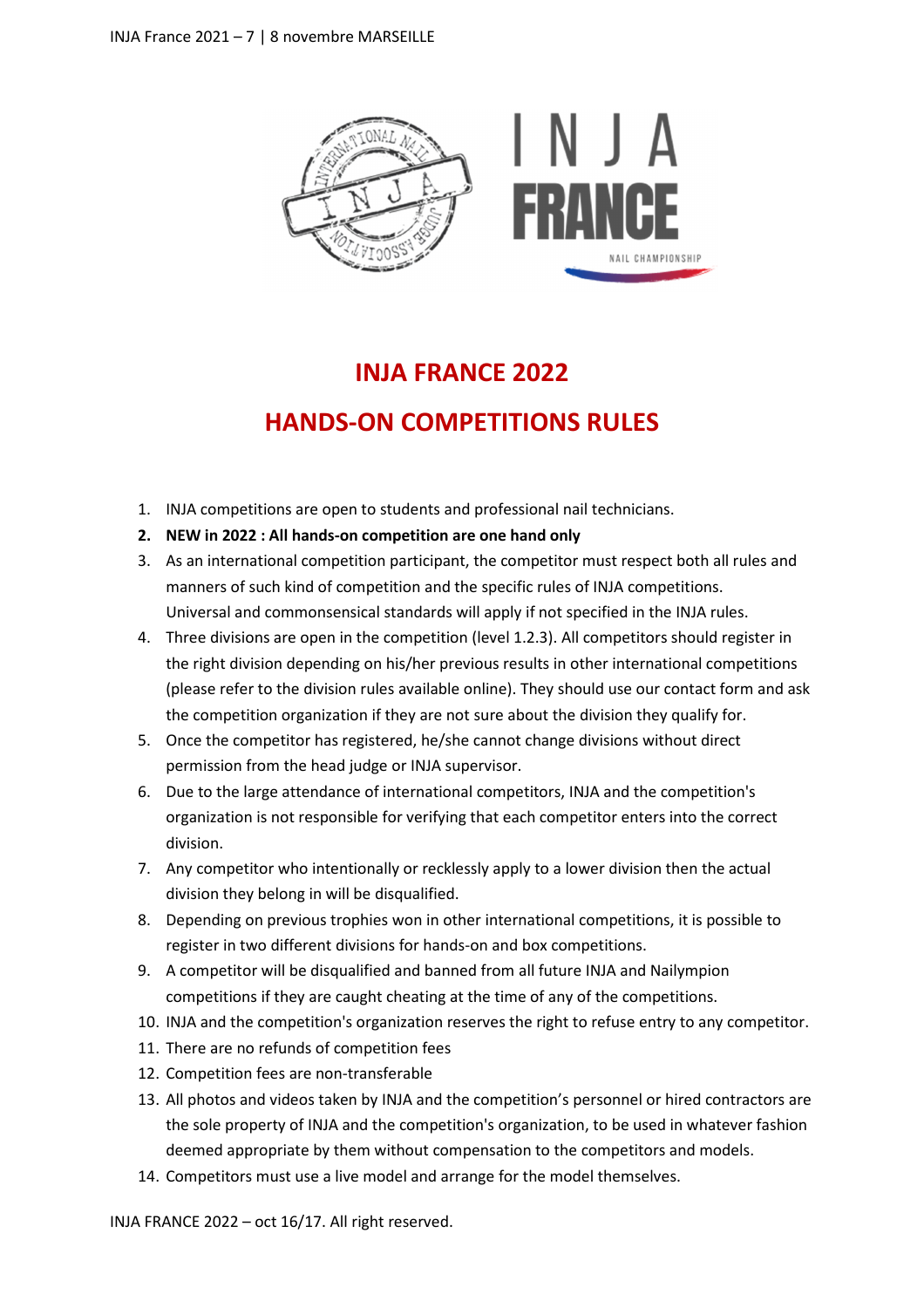- 15. Competitor and Models must be at least 18 years old for divisions 1,2&3.
- 16. INJA and the competition's organization are not responsible for any competitor not adhering to or understanding all of the rules.
- 17. There is no smoking, drinking Alcohol or eating allowed on the competition floor unless allowed by organizer prior to the competition.
- 18. No mobile phones, tablets or computers of any kind on the competition floor during the competition for both the competitor and the model. No Apple iWatch or Samsung watches that can be used to communicate are allowed.
- 19. No outside communication with competitors while competitions are going on.
- 20. Competitors may not be on the competition floor until the floor is open for set up. If the competitor is competing in the following competition, you may leave your table set up but must clear the floor until the arena judge opens it up for the next competitions set up.
- 21. Competitors not understanding English or the language of the hosting country must provide their own translator.
- 22. Translators must read over the rules with the competitor prior to the competition briefing to assure the competitor understands all of the rules
- 23. The translator must be present during the competition briefing and stay just outside the competition floor in a designated area during the competition in the event that they are needed for communication with the competitor.
- 24. Only competitors and models are allowed to enter into the competition floor. However, translators are allowed to enter the competition floor when the communication with the competitors is necessary and also during the briefing.
- 25. Each competition will have a briefing 15 minutes prior to the start of the competition.
- 26. All competitors and models must be present for the briefing.
- 27. Once the briefing of a competition begins, the competitor may not touch the models nails until the competition begins. If anyone or any competitor touches the models nails after the briefing and before the competition begins, there will be a 5 points deduction from their final score.
- 28. Models' nails will be checked by the arena judge after the briefing to be certain no application has been done prior to the start of the competition.
- 29. Competitors allowed to prepare the natural nail prior to the competition. But absolutely no application work of any kind until the competition officially begins.
- 30. If it is decided by the floor head arena judge that application work has been done on the model prior to competition, the competitor will receive a 5 points deduction to their final score.
- 31. Competitors are allowed to set up table, products and supplies during the competition briefing
- 32. Competitors or models may not go into their kits once the competition has started.
- 33. All products being used during the competition must be clearly labeled. Hand written labels are acceptable.
- 34. Competitors must bring all of the necessary electrical supplies, including UV/LED lamps, extension cords, adapters, electric files and table lights.

INJA FRANCE 2022 – oct 16/17. All right reserved.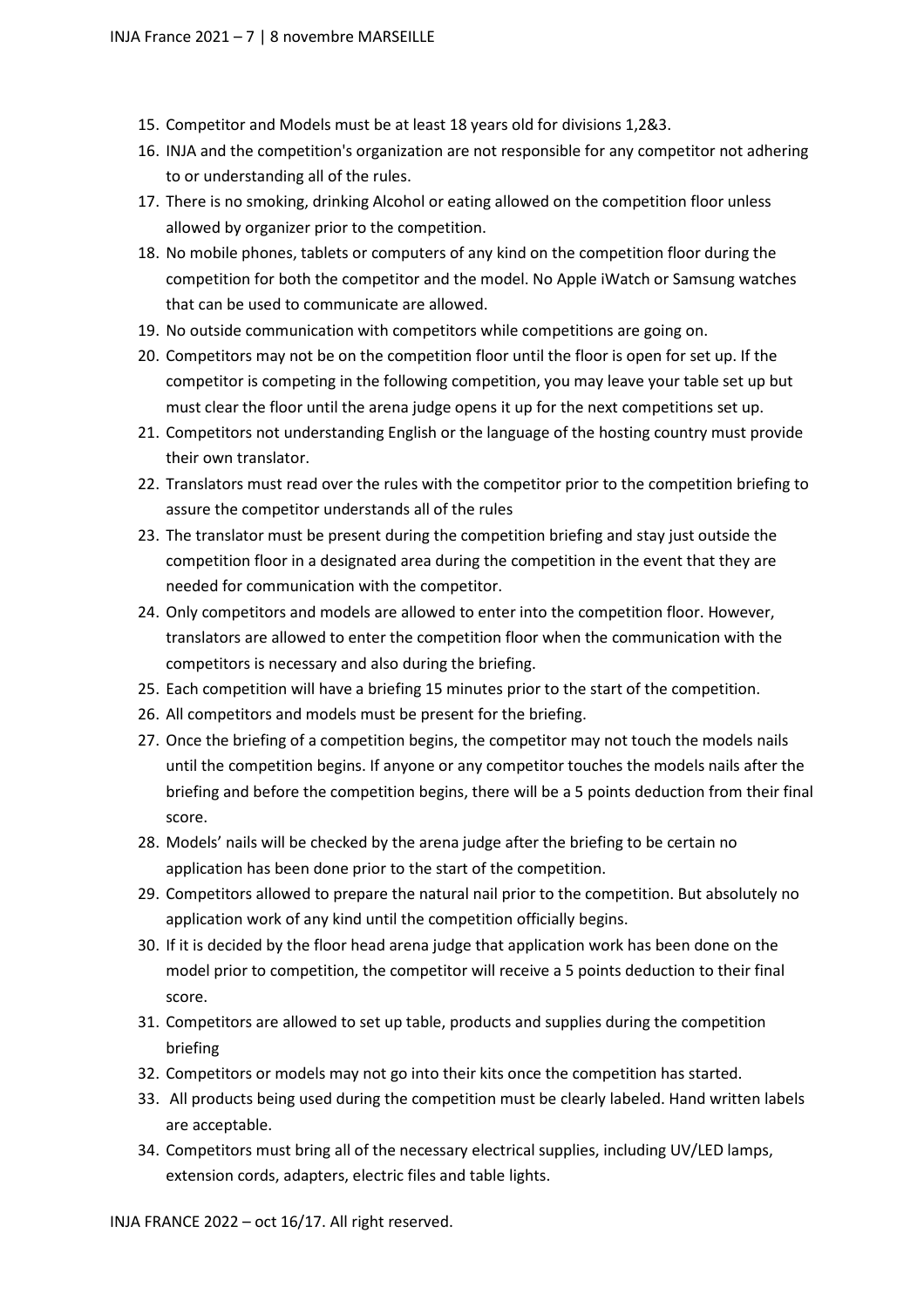- 35. Each competitor will be provided one electrical outlet.
- 36. Competitors must provide their own products (any brands allowed)
- 37. Strictly no molds that create a well-shaped nail may be used for any of the competitions.
- 38. Once the allotted time is up the competitors must immediately stop working and put their hands up. The model must stand up and get in line for judging immediately.
- 39. Competitors caught touching their models' hands after the time has been called will receive a 10 points deduction to their final score
- 40. Models that have any tattoos on the lower arms or anywhere on their hands must adhere to the rule of having them covered by an official prior to judging.
- 41. Models may not wear any jewelry on their hands or wrist
- 42. When instructed, competitors are responsible for getting their model to the judging arena and making certain the model understands that they must be judged by all of the judges before leaving the competition arena.
- 43. Models must not leave the judging area until they have been completely judged.
- 44. Any model that leaves the judging arena prior to being completely judged will be disqualified.
- 45. Any competitor not abiding by these rules will take whatever point deduction is allowed in the rules. For any rules not specifying a point deduction, there will be one warning. The second infringement will be penalized by a 5 point deduction and the third infringement will be cause for disqualification of the competition.
- 46. In the event of a tie or of any disputes to the scoring places first through ten, the head judge will make the decision.
- 47. The head judges' decision is final.
- 48. Score sheets will be made available for all competitors
- 49. In the event that a competition only has 4 competitors, only 1st place trophy will be awarded.
- 50. The competition must have a minimum of 3 competitors in it. If less than 3 competitors have entered, the competitor may choose to enter into a division in the next higher division or choose to pull out of it and get a refund on the competition fees.
- 51. The use of any type of fire or heating devices, which can ignite that are used directly on the model during the application or curing process is prohibited on the competition floor for all of the competitions.
- 52. The competitor is allowed to bring a small trolly or something that can be used as an extra table to put extra items on top when necessary due to small tables that are sometimes provided.
- 53. The competitor can put all the needed items in a open box that be placed on top of the competitors nail kit.
- 54. There is absolutely no touching of the models once the models are lined up in the queue for judging.
- 55. Once the briefing begins, the models' hands must be on the table and the competitors hands must be placed on their laps under the table.

56. There will be a 5 points deduction for any violation of the any of the rules.

INJA FRANCE 2022 – oct 16/17. All right reserved.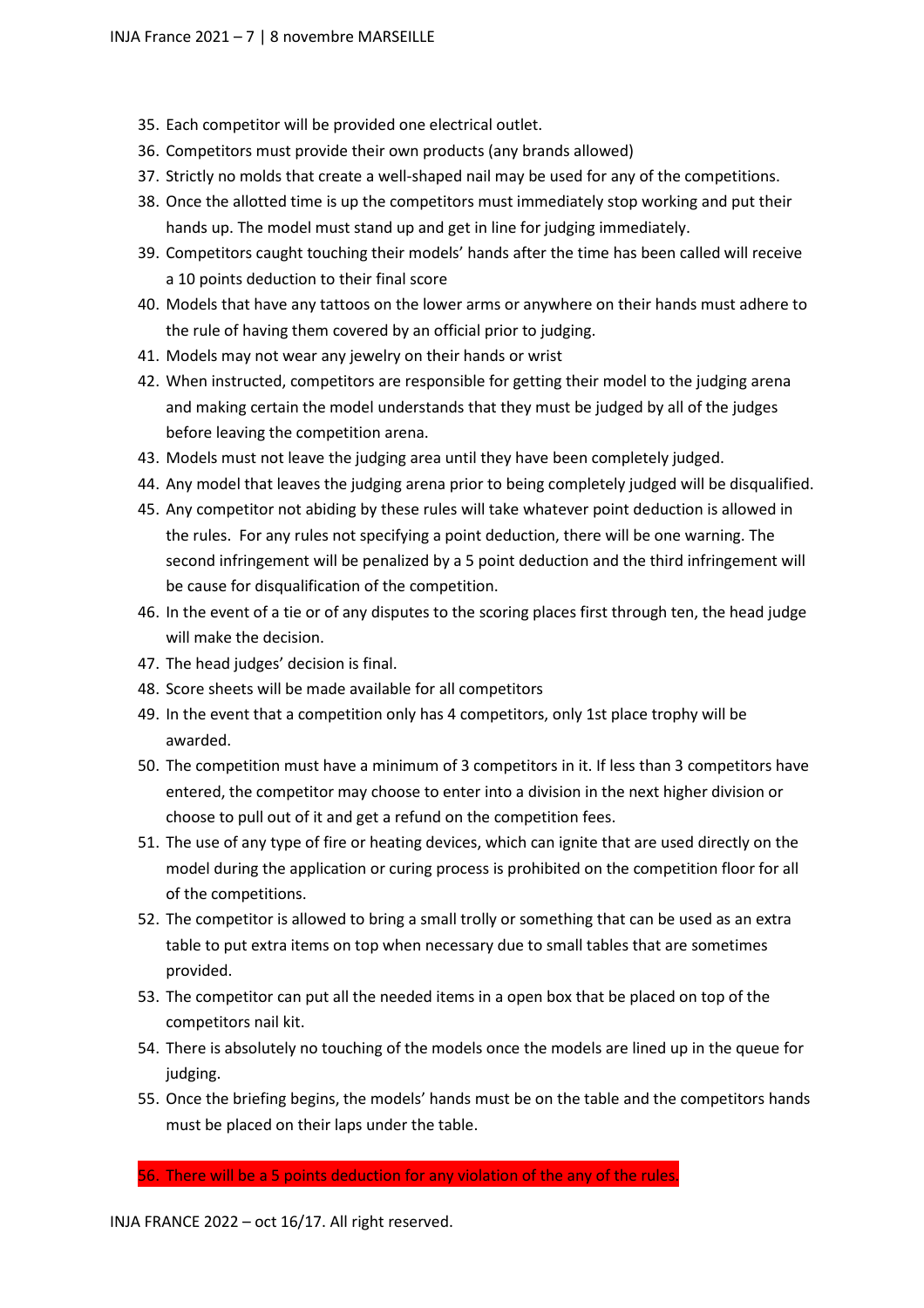### **SALON STYLE FRENCH**

#### **Gel / acrylic design extensions on forms or tips**

#### **applied with french manucure style**

#### **1. It's a one hand competition**

- 2. Time allowed is 1.5 hours (150 minutes)
- 3. All general rules apply to this competition.
- 4. The competitor may use gel or acrylic.
- 5. Forms and tips are allowed.
- 6. Only natural or clear tips may be used (no white tips). Tips may be fitted and prepared but not applied prior to the competition.
- 7. Competitors are not allowed to pre-size or cut the forms prior to the start of the competition.
- 8. Doubling of forms is allowed.
- 9. Metal supports are allowed and can be added to the form after the competition starts
- 10. All nails should be applied with a salon style French manicure (pink & white)
- 11. The white free edge should be 50% of the pink nail plate in order to get the maximum score
- 12. Products should be applied evenly with a distinct line between the white and pink colors
- 13. Length of nails should be of salon kind (no extreme length)
- 14. The shape of the free edge should imitate a natural nail. Soften squared free edges are allowed.
- 15. **No stiletto or Almond shapes are allowed.**
- 16. All nail should be similar in shape in order to get the maximum score.
- 17. A topcoat or gel sealer should be applied to get maximum brightness.
- 18. Oil is allowed.
- 19. Water and soap may be used to clean the model's hand. There should be no dust, product, water, oil or glue on the rear side of nails.
- 20. Electric files are allowed, but competitor must supply their own machine, electrical cords and adaptors.
- 21. Competitors should bring their own led or UV lamp.
- 22. Electric file oil and all types of buffing creams are allowed.
- 23. Chamois style buffers are allowed both by hand or machine.
- 24. Pinching tools, c-curve stick and all types of tools used to create a proper structure are allowed
- 25. Total points for Division 1 is 150, Division 2 is 155 & Division 3 is 160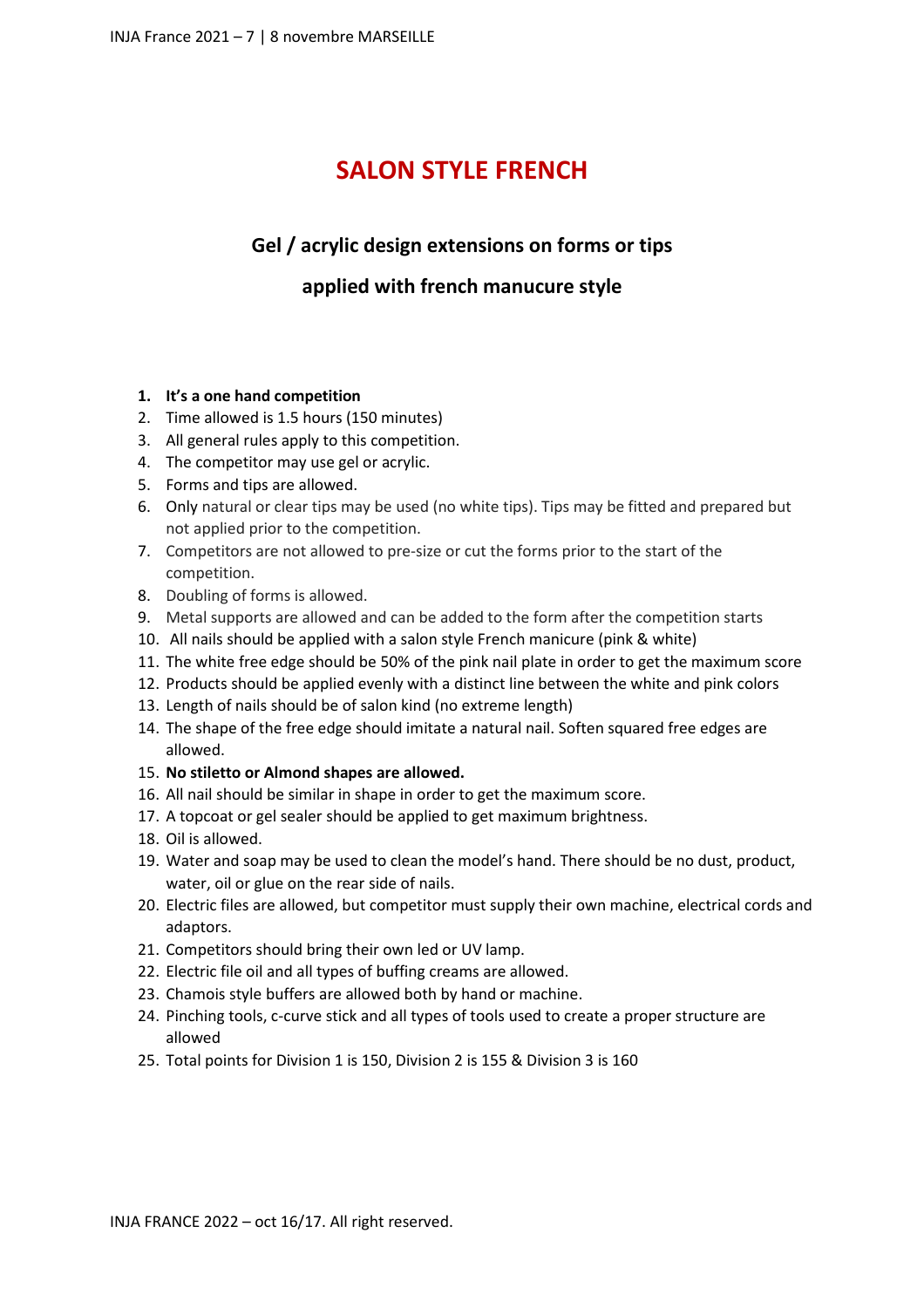## **STILETTO NAIL ART**

#### *Gel/ acrylic design on chablon nails with artwork*

- 1. All general rules apply to this competition
- 2. Total time allowed for this competition is **2 hours**
- 3. This is a one hand competition.
- 4. The competition will be marked using various criteria, from the technical aspects of nail structure, to artwork, creativity and combination of colors.
- 5. The nails should have a traditional Stiletto shape (with the tip of the nail coming to a fine point). No other shape is allowed.
- 6. The competitor is allowed to choose to sculpt with gel or acrylic
- 7. The nails must be sculpted with forms. Tips are not allowed
- 8. Any colors are allowed including glitter.
- 9. All nails should be applied with nail art.
- 10. The nail art theme is free. The application can be designed to the competitor's desire and ability.
- 11. Artwork can be applied inside the application or on top of the nails (no more than 5 millimeters in height).
- 12. The competitor may use all types of paint, rhinestones or bullion.
- 13. The hand painting will only count for 20% in the total score of all artistic criteria.
- 14. Artwork must be created during the competition (pre-made elements and decals of any kind should not be used).
- 15. Gel sealers or top coat must be applied.
- 16. Water and soap may be used to clean the model's hand. There should be no dust, product, water, oil or glue on the rear side of nails.
- 17. Electric files are allowed.
- 18. Oil is allowed.
- 19. Electric file oil is allowed.
- 20. Pinching tools, c-curve sticks and all types of tools used to create a proper structure can be used.
- 21. The natural nail may be prepared up to the primer application
- 22. The competitors are not allowed to pre-size or cut the forms prior to the start of the competition.
- 23. Doubling of forms is allowed.
- 24. Metal supports are allowed and can be added to the forms after the competition starts
- 25. Total possible points is 95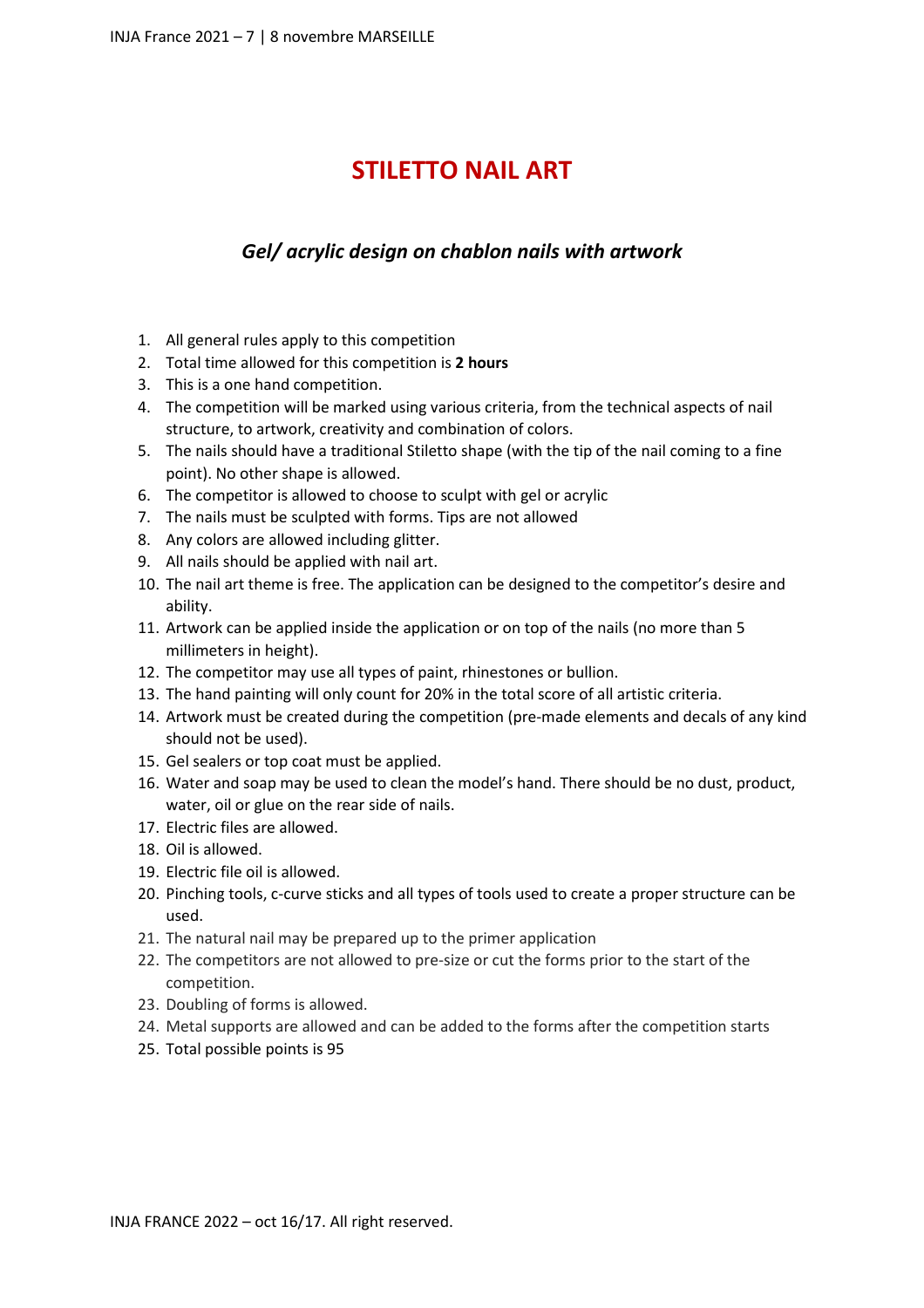#### **BABY BOOMER**

#### *Gel/ acrylic design on chablon nails or tips*

#### *Applied with babyboomer style manicure*

- 1. All general Rules apply
- 2. The time allowed is 1.5 hours (90 minutes).
- 3. The competition is one hand only.
- 4. The Babyboomer artwork consists in creating a shaded effect with a gradient from the colored basis to the free white edge.
- 5. All nails must be similar in shape and application of colors.
- 6. Gel and acrylic are allowed.
- 7. All shades of white, clear and transparent pink are allowed.
- 8. Products with a pearl or glittering effect are allowed.
- 9. The nail length should be salon style. No extreme length is expected.
- 10. Allowed shapes are : rounded square, ballerina, oval and almond.
- 11. All pinch tools are allowed.
- 12. Tips and forms are allowed.
- 13. Tip colors must be natural or transparent (white tips are forbidden).
- 14. Tips can be prepared prior to the competition but not applied on nails.
- 15. The competitors are allowed to pre-size or cut the forms prior to the competition.
- 16. Doubling of forms is allowed.
- 17. Metal supports are allowed and can be added to the forms prior to the competition
- 18. A top coat or sealer must be applied
- 19. Water and soap may be used to clean the model's hand. There should be no dust, product, water, oil or glue on the rear side of nails.
- 20. Electric files are allowed.
- 21. Oil is allowed
- 22. Electric file oil is allowed
- 23. Total possible points is 75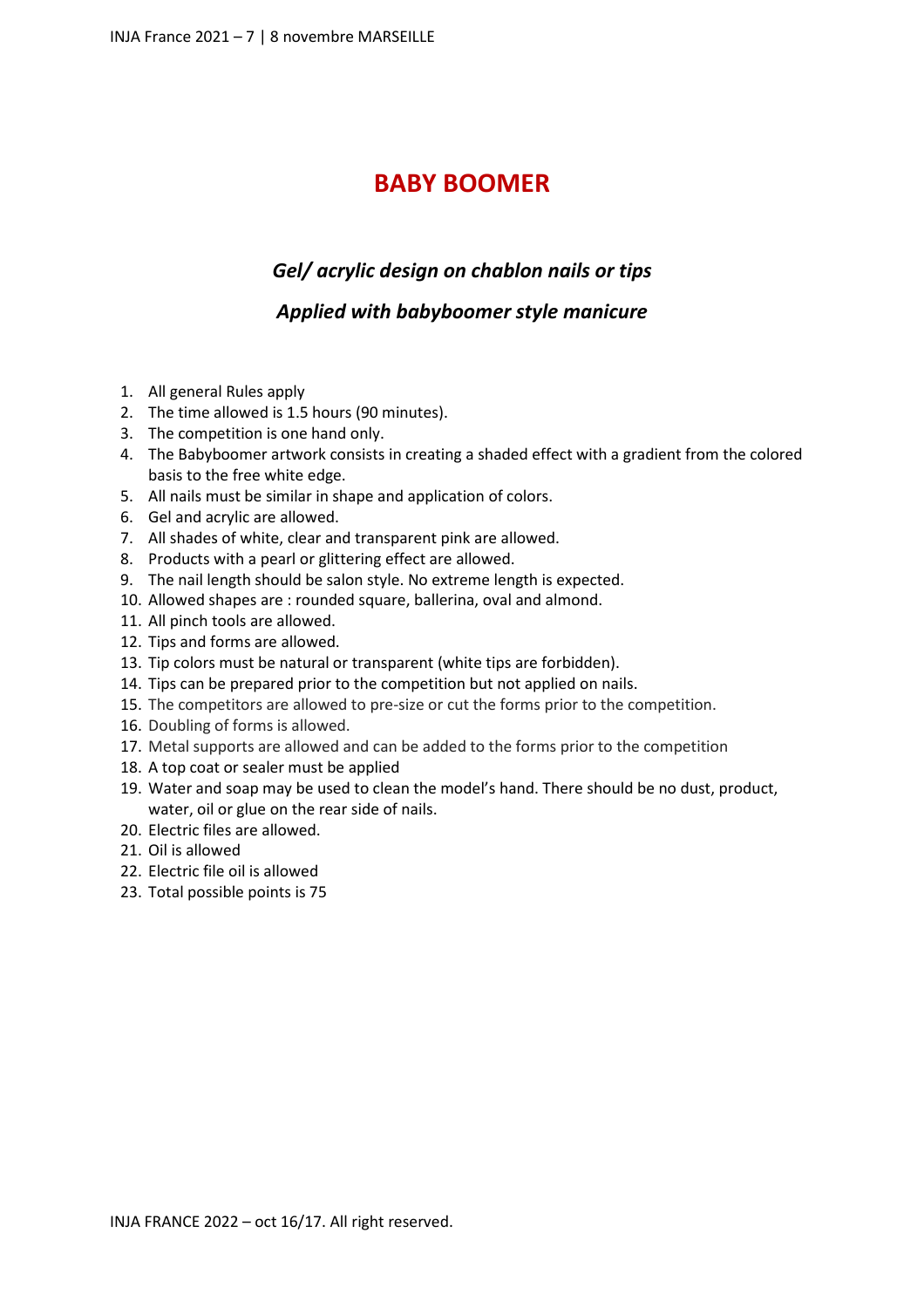#### **SOAK OFF FASHION DESIGN**

## *Natural nails with artwork based on a phtography*

- 1. All general Rules apply
- 2. The time allowed is 1 hour (60 minutes).
- 3. This competition is one hand only.
- 4. This is the only competition on natural nails (no extensions allowed)
- 5. At the beginning of the competition, the competitors are given the same photography. This photography sets the theme for the expected artwork.
- 6. Then there is a 30 minutes preparation time. At this first step, the competitor can use paper and stencils to draw the artwork he/she plans to do, but he/she should not start the manicure.
- 7. Then there are another 30 minutes to get the manicure and artwork done (one hand)
- 8. The model nails should not be prepared or applied with any product prior to the competition
- 9. The manicure is part of the competition.
- 10. The models nails should not be manicured one week at last before the competition. The floor juges will verify the models'nails and may give a 5 point penalty if this rule is not applied.
- 11. Any free edge shape is allowed.
- 12. Only gel or soak off design is allowed
- 13. Nail polish and painting are not allowed.
- 14. All kind of colors are allowed. The competitors can use as many as he/she wants to.
- 15. The use of pre-made elements is forbidden. All artwork must be handcraft.
- 16. The use of foils, bullions, rhinestones is allowed to enhance the artwork. Glue is allowed
- 17. Creativity and originality will be valued.
- 18. The way the competitor interprets the theme (yet respecting it) will be scored.
- 19. The nails surface should be smooth (except decoration elements).
- 20. A top coat or sealer must be used.
- 21. All nails must be applied with artwork (they can be different).
- 22. Total possible points is 120.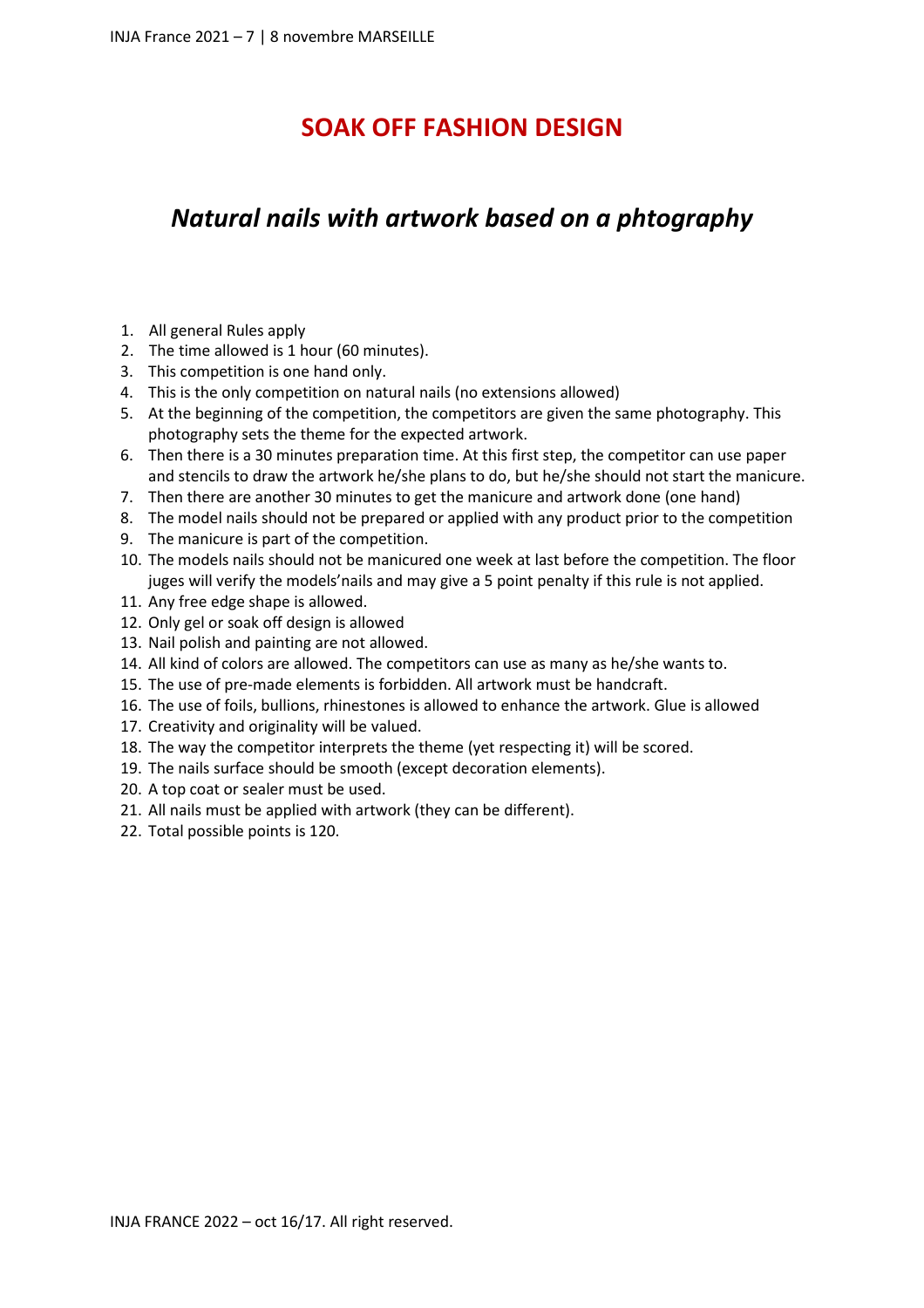## **FRENCH TWIST**

# *Gel/acrylic design on chablon nails with artwork*

- 1. All general rules apply
- 2. This is a one hand competition
- 3. This competition combines the element of art with the technical aspect of nail structure.
- 4. Competitors will be scored on a combination of both technical and artistic criteria.
- 5. Total time for this competition is 2 hours.
- 6. Gel or acrylic can be used in design.
- 7. Only forms can be used. Tips are not allowed.
- 8. Any free edge shape is allowed.
- 9. All nails should have the same shape.
- 10. The color list is restricted to white, transparent pink, cover pink, clear. Shimmer and glitter gels are allowed but with no other colors.
- 11. Golden or silver colors can be used for decoration.
- 12. The nail surface should be completely smooth. All artwork must be flat. No 3D artwork or embellishment should be applied upon the surface or included in the nail design.
- 13. The nails must have the distinguished appearance of French style. However, the separation between pink and white should not appear in the traditional smile line of French manicure.
- 14. There will be no point allocation to draw a smile line (if any).
- 15. Creativity, artistic design and originality will be scored.
- 16. The application can be designed to the competitor's desire and ability.
- 17. All work must be created at the time of the competition.
- 18. Decals or pre-assembled art of any kind are not allowed.
- 19. Gel sealers or top coat must be applied to get maximum shininess.
- 20. Electric files are allowed
- 21. Oil is allowed
- 22. Electric file oils are allowed
- 23. Pinching tools, c-curve sticks and all types of tools used to create a proper structure are allowed
- 24. Water and soap may be used to clean the model's hand. There should be no dust, product, water or oil on the rear side of nails.
- 25. The natural nail may be prepared up to the primer application
- 26. Competitors are allowed to pre-size or cut the forms prior to the start of the competition. Doubling of forms is allowed. Metal supports are allowed and can be added to the form prior to the competition
- 27. Total possible points earned: 105.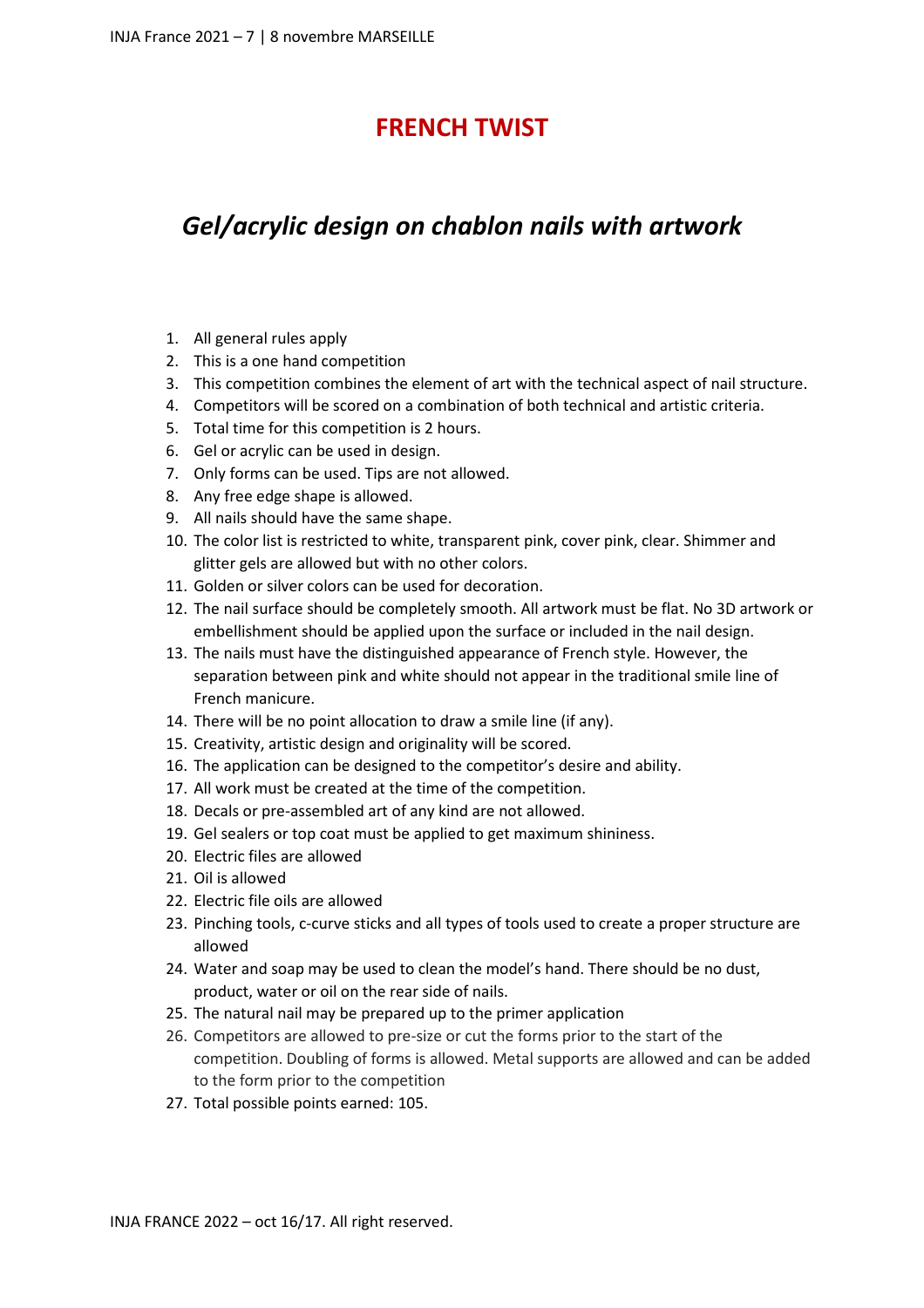#### **ULTIMATE NAIL ART**

# *3D artwork design and nails application*

- 1. Total time allowed is 7 hours.
- 2. Description of the competition is a long running event where the competitor must create a set of nails that have all types of nail art including; 3D acrylic, flat art with gels and/ or acrylic paint, structured nails with unique shapes and styles on models.
- 3. Time allowed: the competitors will have 7 hours to complete their work. The first day is 4 hours without models present while all 3d work will be created.
- 4. The second part of the challenge is on the last day. The models will be present and there will be 2 hours to apply the nails on the 1 hand to be applied. There will be a one hour break for judging and the remanding 1 hour after the break will be with models present for the 3d artwork to be applied and added to the top surface. There will be a second judging.
- 5. Flat art, foils, glitters, flocking, crushed shells, confetti and rhinestones are allowed for extra effect.
- 6. NO pre-made art such as Fimo or machine-made shapes of any kind.
- 7. Theme is of the competitors choosing. Theme will be judged based on the cohesive collaboration of artistry and style. There is not an actual theme required. For example; Alice in Wonderland. The theme should have a style and design that represents the competitor's unique style.
- 8. The models nails should have a unique and new modern style shape. Example; edge, stiletto, or pipe.
- 9. The models nails may be applied with acrylic or gel but must be sculpted. All colors and type of acrylic and gel are allowed.
- 10. The nails may be applied however the competitor chooses.
- 11. The model's nails will be scored in the same manner as any other structured nail competitions it has a unique shape. Example; French twist, design stiletto & design sculpture.
- 12. Artwork may be applied into the structured nail and on the surface.
- 13. Flat artwork of all kinds with all types of flat art mediums are allowed.
- 14. Gel sealers and topcoats are allowed.
- 15. Use of electric files are allowed.
- 16. The competitor may not use any of their own pre-made work.
- 17. All commonly used items needed for 3D sculpting are allowed. Example: wire, aluminum, pipe cleaners.
- 18. Oil is allowed.
- 19. Electric file oil is allowed.
- 20. Pinching tools, C-curve sticks and all types of tools used to create a proper structure are allowed.
- 21. Competitors are allowed to pre-size or cut the forms prior to the start of the competition. Doubling of forms is allowed. Metal supports are allowed and can be added to the form prior to the competition
- 22. All products and tools will be inspected by a floor judge prior to the competition.
- 23. All general rules apply in this competition.
- 24. Total possible points 245.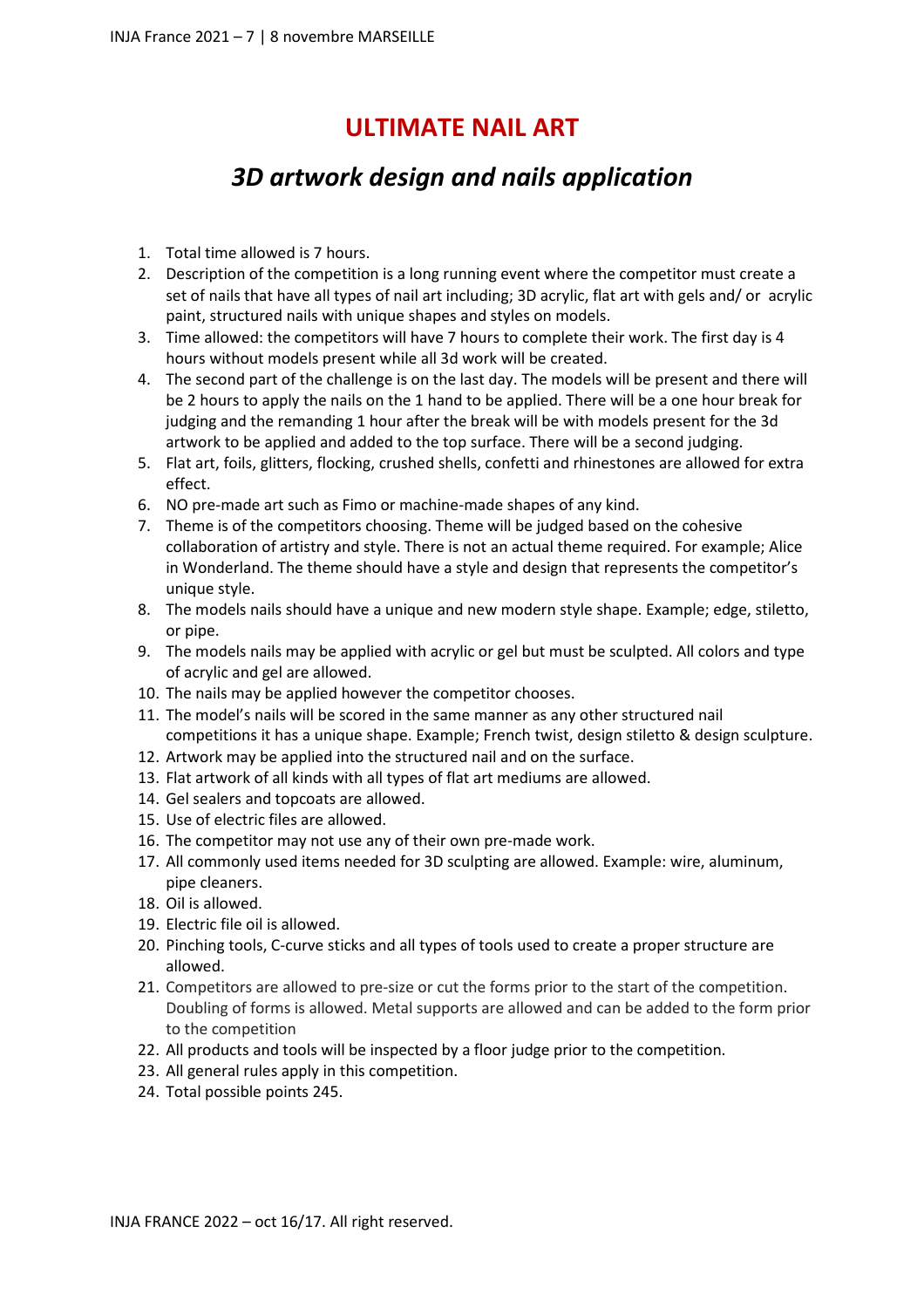# **Selfie**

# *One hand "self" competition*

**IMPORTANT WARNING : this competition will be evaluated and rewarded as any other, HOWEVER it does not count for your global score in the competition.** 

Total time allowed is 1 hour

1. The Selfie is a one hand only competition.

2. This competition is done on the competitor's own nails. No models is allowed.

3. The nails can be natural or have extensions (any kind are allowed). The nail length should not exceed **3 centimeters.**

4. There is no score for the nails structure design. **Only artwork is scored.** 

5. The nails should be manicured and ready for artistic decoration.

6. All nails should be applied with the same color. The competitor may use effects but only one product will be applied.

7. **All competitors will be given a "surprise" bag filled with items that must be incorporated into the artwork. Everyone will receive the same items.**

8. **Each category of items must be represented and used to create the work.** The entire quantity provided for each kind of items may not be used, but there must be enough so that the judges are able to identify the media.

9. **Additional items** may be brought by the competitor to enhance the artwork, like painting, acrylics powder, accessories, color paint and color gels. Nail glue is allowed. Bonding gel, glitter and all types of effects are allowed.

10. Any color is allowed. There is no limit to the number of colors you can use.

11. Each media will be scored separately.

12. All types of top sealer are allowed (Matte, shiny). Top coat is allowed.

13. All products must be clearly labeled

14.All kinds of manicure products are allowed. Try not to use many pre-assembled or manufactured elements (except those given in the surprise bag) as they will not bring you points. Use them in a collaborative way.

10.Electric files are allowed

11. All products and tools must be on the table prior to the start of the competition.

12. Competitors are responsible for bringing their own led or UV lamp.

13. Criteria 10p ; Level of difficulty 10p, Creativity 10p , Use of color 10p, Workmanship 10p, Total impression 10p, Balance 10p, originality 10p , media/variety 10p, Rhythm 10p.

#### **14. This competition does not qualify for the trophy awards or team trophy.**

15. All general rules apply.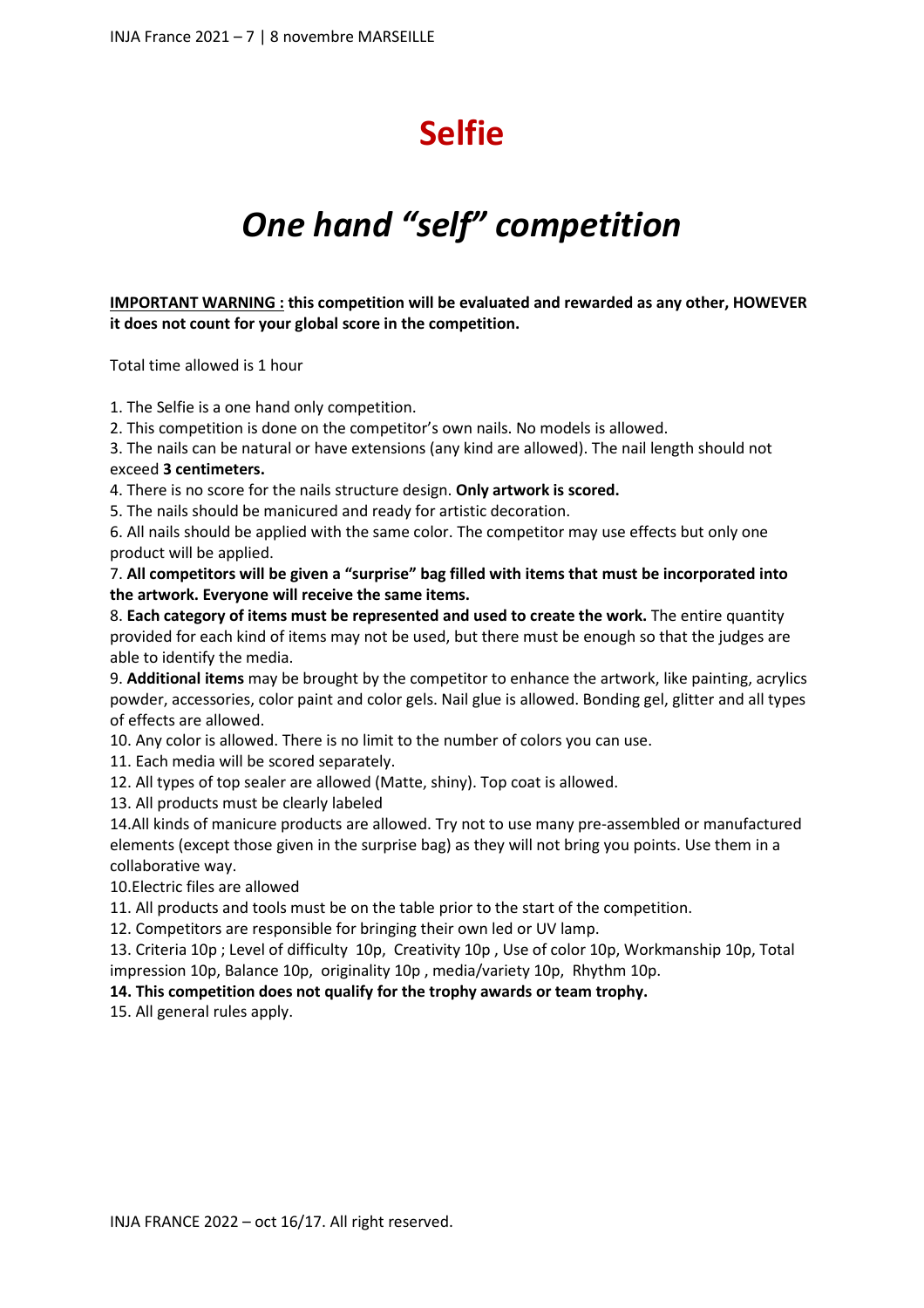## **ONE TONE**

#### *Chablon nails, square shape only, one tone color*

- 1. All general Rules apply
- 2. The time allowed is 1 hour (60 minutes).
- 3. The competition is one hand only.
- 4. This is a technical only competition without any artwork.
- 5. The nail extension should be between 1 and 1.5 centimeters.
- 6. Gel and acrylics are allowed.
- 7. The nails should be applied with a cover gel or with any gel with solid, natural or neutral color.
- 8. Only one tone is allowed all over the hand.
- 9. The nail design should be very thin. Thickness should not exceed 1.5 mm in the center of the free edge.
- 10. The competition is focused on designing a perfect nail structure between convex and concave. The free edge must be designed in a symetrical way and perfectly curved. The C-Curve will be evaluated.
- 11. The shape should be square (no other shape allowed).
- 12. Only forms are allowed (using tips is forbidden).
- 13. All pinching tools and C-Curve sticks are allowed.
- 14. The competitors are allowed to pre-size or cut the forms prior to the competition.
- 15. Doubling of forms is allowed.
- 16. Metal supports are allowed and can be added to the forms prior to the competition
- 17. A top coat or sealer must be applied to get maximum shininess
- 18. Glue is not allowed. No glue should be on the competitor's table to avoid penalty.
- 19. Water and soap may be used to clean the model's hand. There should be no dust, product, water or oil on the rear side of nails.
- 20. Electric files are allowed.
- 21. Using oil is allowed but there will be penalty if oil is apparent.
- 22. Electric file oil is allowed
- 23. All criteria listed above will be scored.
- 24. Total possible points is 125